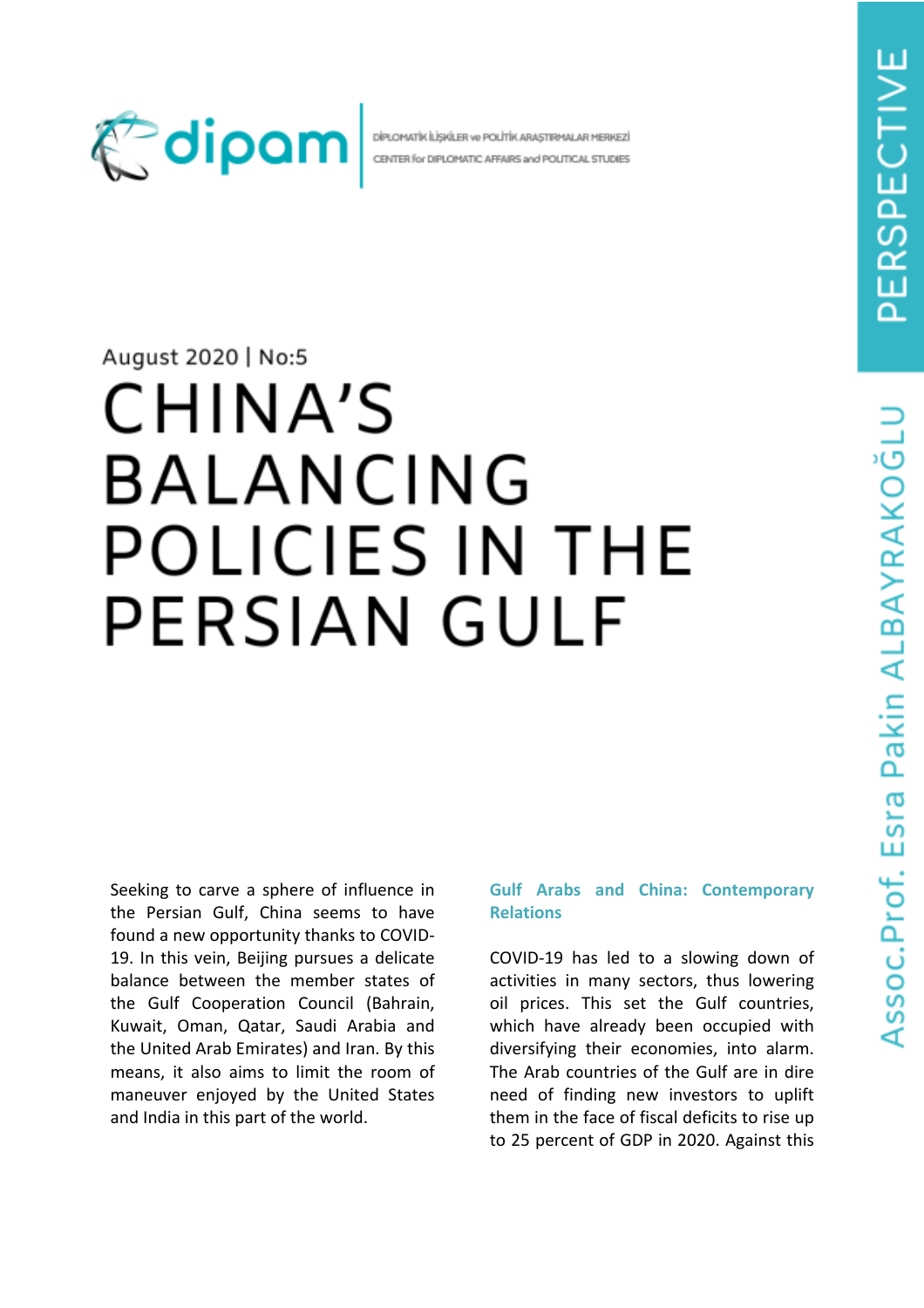backdrop, Beijing, which has already limited Washington's room of maneuver in East Asia and Africa owing to its increasing visibility, seems to have declared the Persian Gulf as another area of competition. The Persian Gulf is a critical venue, from which China procures more than half of its energy requirements. Known as one of the most important allies of the USA in this region, Saudi Arabia sold almost a third of its crude oil exports (about 2m barrels per day) to China in May. Indeed, Riyadh has already surpassed Russia last year, to become China's top supplier. In addition, the amount of crude bought from Kuwait and Oman, as well as petroleum gas exports from Qatar have increased exponentially throughout the years.

Amidst the pandemic, China has scored a number of bonuses thanks to its medical equipment supplies, plus the activities of the BGI Group involved in building coronavirus testing centers across the Middle East. Nevertheless, Beijing's regional efforts are not confined to the health sector. In May, China's state-run Silk Road Fund acquired a 49 percent stake in the renewable energy arm of Saudi company ACWA Power, specializing in power generation and water desalination. The following month witnessed an agreement between the Saudi investment company Batic and the Chinese Huawei for the national smart cities program. A similar deal was concluded between Oman's Ministry of Information and Communications and Huawei to upgrade the country's digital infrastructure. Last but not the least, the Dubai Electricity and Water Authority and Huawei are deliberating on the means to advance cooperation over digital transformation and artificial intelligence. In terms of demographics, Gulf population under the age of 25 range from 25 to 50 percent in various countries. It is needless to say that the young generation is overwhelmingly interested in the latest technological advancements. Hence, not only Huawei but also other prominent Chinese brands like Alibaba, Tencent (i.e. its WeChat program) and ByteDance (TikTok) vie for more market shares in the Gulf. The popularity of TikTok videosharing app is indicative of the socioeconomic transformation in this region. In 2018, ByteDance set up an office in Dubai, while in 2019, Saudi Arabia ranked as the eighth-largest country in terms of users, with nearly 10 million. Dubai also shook hands with the Chinese Terminus Technologies as the official robotics partner for the World Expo event to be launched in October 2021.

Gulf states' relations with China do not always proceed along the economyenergy axis. Historically speaking, there have been several military deals concluded between Beijing and Riyadh involving intermediate-range ballistic missiles like the DF-3A in the 1980s and the DF-21 in 2007. Qatar also added to its inventory Chinese short-range SY-400 ballistic missiles, exhibited for the first time in 2017. China is also known to have sold Saudi Arabia and the United Arab Emirates (UAE) thousands of unmanned aerial vehicles. In last November, the Blue Sword 2019 Exercise conducted between Saudi and Chinese navies also made the USA very uneasy.

However, if the Washington-Beijing dispute gets out of control, then the former's regional allies may be pressurized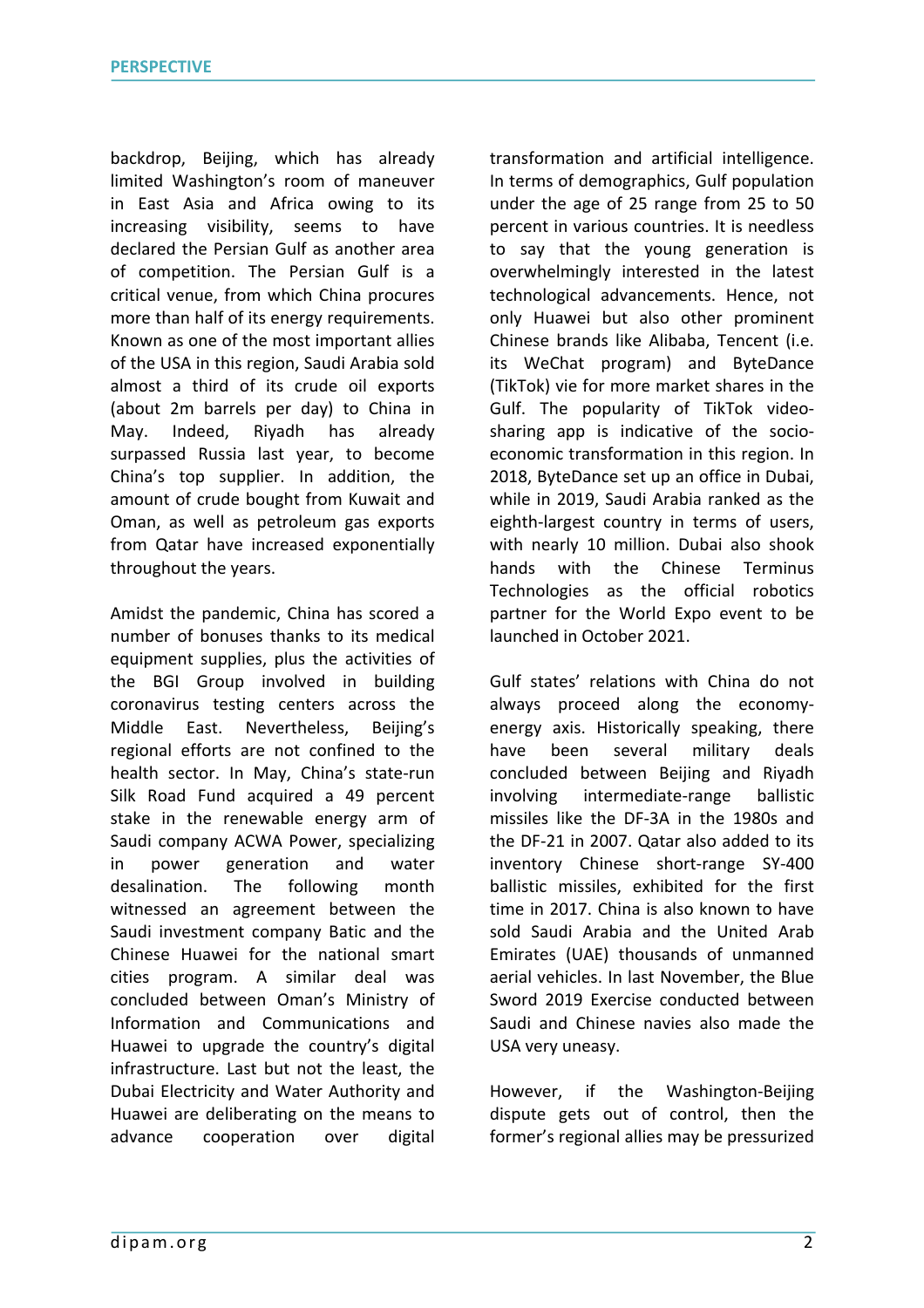to withhold goods and services to China. Indeed, Israel has long been warned about not to cooperate with China in the construction and management of ports as well as 5G technologies. It is also alleged that Washington has already made the same call to its Gulf partners, particularly the UAE. Armed with this foresight, China views Iran as a lifeline in case lucrative deals with Gulf countries would be a thing of the past.

# **China's Trump Card: Iran**

In a statement in July, Iranian Foreign Minister Mohammad Javad Zarif articulated that they were deliberating the final details of a 25-year strategic agreement with China. This critical initiative does not only mean a large-scale economic partnership; it also incorporates close military cooperation. From the Chinese perspective, Iran is both a substantial market for its exports and a remarkable oil supplier. In return, Iran hopes to breathe a sigh of relief amidst ongoing US sanctions. The military dimension of this bilateral deal is anathema to the USA, taking into consideration last year's Iran-China-Russia joint naval exercise in the Indian Ocean and Gulf of Oman.

Sino-Iranian partnership may also shift the balances in neighboring regions like South Asia. As a related phenomenon, it would be good to remember a deal reached between Iran and India in 2016 to link India to Afghanistan and Central Asia by constructing a railway from the strategic Iranian port of Chabahar. Tehran withdrew from the deal, arguing that India had delayed its investments under US bullying. The latest warming up of ties between China and Iran may be interpreted as an effort to compensate for the delay in this project. Under the new circumstances, China may seize the opportunity to connect Chabahar to Gwadar in Pakistan, considered as a critical hub in the One Belt One Road program. On the part of Iran, this move might be a stepping-stone to bypass the important Strait of Hormuz and utilize the Gulf of Oman to export its oil to foreign markets. This plan has been deliberated since 2018 in policy circles. Eventually, the opening ceremony for the 1000km Gorah-Jask oil pipeline project took place in June. On July 16, Iranian President Hassan Rouhani underscored the significance of Jask and Chabahar ports, highlighting that Jask would become the country's main oil loading center. The new route reduces the distance for Iranian tankers, while also enabling Tehran to close the Strait of Hormuz when national security is at stake.

# **Who is the Winner?**

Some experts claim that Beijing's sphere of influence in the Persian Gulf is highly overrated. According to their observations, Chinese investment in the Gulf has been decreasing since 2011 and that it has no chance of neutralizing the dominance of the USA in this critical geography. From their viewpoint, China's foreign direct investment entails no more than a handful of large infrastructure and energy contracts often involving state entities and that they are far from being sustainable. Furthermore, in military terms, it does not seem very likely that Gulf inventories historically furnished with Anglo-American equipment would be easily replaced by Chinese (and Russian) counterparts.

Additionally, China is in competition with India, which is considered as another viable Asian market for Gulf commodities.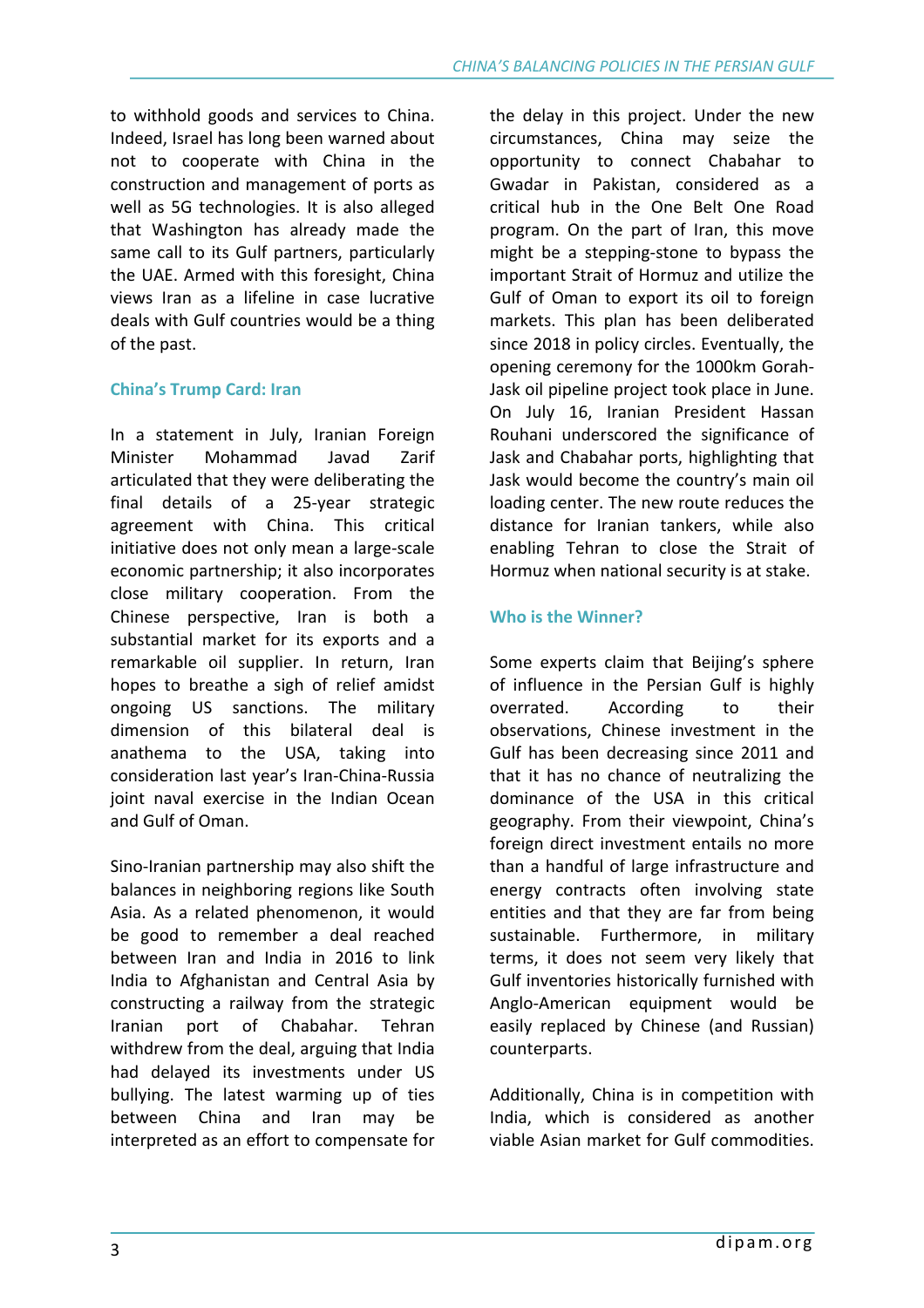Deepening relations with the Arab states of the Gulf has been a fruitful endeavor of Prime Minister Narendra Modi. Nevertheless, when juxtaposed with China, India suffers from a disadvantage related to the further rise of Islamophobia in this country owing to the COVID-19 incident. Since the first cases of the pandemic were associated with a gathering of Muslims in New Delhi in mid-March, discrimination against Muslims have skyrocketed. The Gulf states fiercely condemn the violence against Muslims (approximately 200m) and their businesses, especially when some officials from the ruling Hindu nationalist Bharatiya Janata Party (BJP) make efforts to fan the flames of hatred. Yet, this is not to say that Gulf-Indian relations have reached a point of no return. Neither the 2019 Citizenship Amendment Act, which facilitated citizenship for non-Muslim religious minorities from Afghanistan, Bangladesh and Pakistan, nor the decision to revoke the constitutional autonomy of the Muslim-majority state of Jammu and Kashmir led to full deterioration of relations. Thinking in pragmatic terms, Gulf states evaluate India as an essential export market and a promising trade and investment partner.

In other terms, China is not the only actor in the region to pursue a policy of balancing. In fact, Gulf states also use this policy when it comes to Iran. In late February, Bahrain, Kuwait, Oman and Saudi Arabia blamed Iran, as the first cases of COVID-19 were seen amongst their citizens who had returned from pilgrimages to Iran. Nevertheless, it would take only a couple of weeks before many Gulf states, excluding Saudi Arabia, rushed to assist Iran as the death toll in this

country rose to the highest level outside China in early March. Abu Dhabi was the pioneer in this process, delivering first aid supplies via military transport helicopter. This was to be followed by Qatar's dispatch of six tons of medical equipment and supplies, and Kuwait's announcement of \$10m humanitarian aid. These gestures can be interpreted as efforts to deescalate tension in the Gulf following the failed Iranian uranium deal and the killing of General Qasim Soleimani by a US drone strike in early January. However, the latest rapprochement between the UAE and Israel is another balancing act towards Iran.

To sum up, the already-delicate balances in the Persian Gulf are further disrupted as more actors make their entrance. Arab states in the region would like to adopt pluralism when it comes to choosing allies and customers. However, acting independently in order to diversify partners is not possible, since this policy is disapproved by great powers like the USA and its strategic partners in the vicinity, which favor the status quo. There is ample potential for the enhanced use of "carrots" and "sticks" towards Gulf states, if "hard" and/or "soft" power of China further proliferates in the region.

### **REFERENCES**

Alam Saleh and Zakiyeh Yazdanshenas. "Iran's Pact with China is Bad News for the West," Foreign Policy, 9 August 2020. https://foreignpolicy.com/2020/08/09/ira ns-pact-with-china-is-bad-news-for-thewest/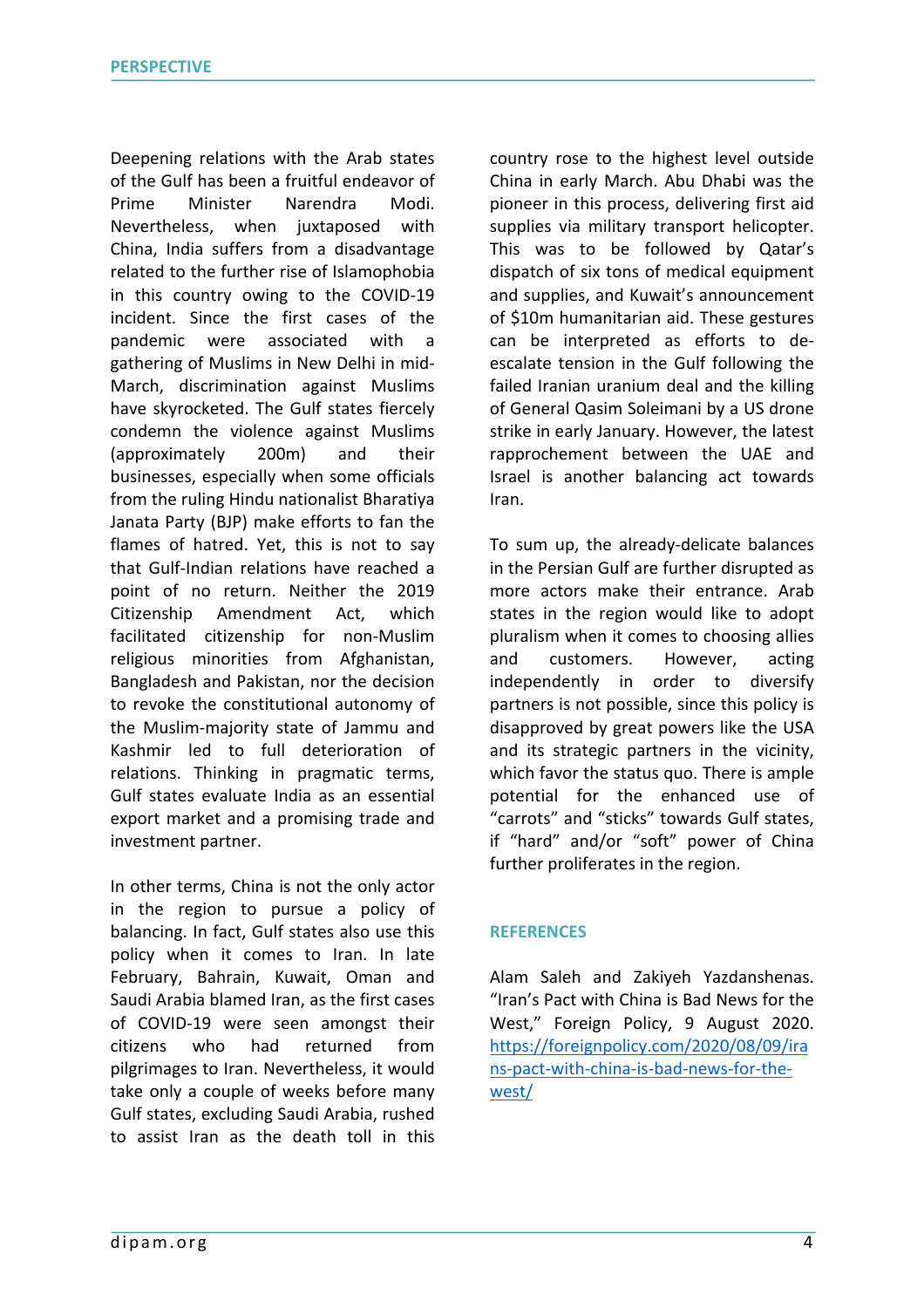Anthony Di Paola, Julian Lee, and Brian Wingfield. "Middle Eastern Petro-States' Reliance on China Surges with Covid," Bloomberg, 3 June 2020. https://www.bloomberg.com/news/articl es/2020-06-03/china-is-getting-its-hooksdeeper-into-middle-east-oil-supplies

Aryaman Bhatnagar. "How COVID-19 is Disrupting India's Ties with Gulf Arab States," World Politics Review, 19 June 2020.

https://www.worldpoliticsreview.com/arti cles/28853/how-covid-19-is-disruptingindia-gulf-relations

Elham Fakhro. "COVID and Gulf Foreign Policy," International Crisis Group, 20 April 2020.

https://www.crisisgroup.org/middle-eastnorth-africa/gulf-and-arabianpeninsula/covid-and-gulf-foreign-policy

Furkan Khan. "The Geopolitical Transformation in the Persian Gulf during COVID-19," LSE Blogs, 12 June 2020. https://blogs.lse.ac.uk/mec/2020/06/12/t he-geopolitical-transformation-in-thepersian-gulf-during-covid-19/

"Intel: China may pose greater challenge to US hegemony in Mideast than Russia," Al Monitor

11 June 2020. https://www.almonitor.com/pulse/originals/2020/06/int el-us-china-pose-challenge-hegemonymideast-russia.html#ixzz6VU6h7pQ4

Karen E. Young. "China is Not the Middle East's High Roller," Bloomberg, 2 July 2020.

https://www.bloomberg.com/opinion/arti cles/2020-07-02/china-is-not-the-middleeast-s-high-roller

Kersten Knipp. "Iran Partners with China, as the West Steps Back," Deutsche Welle, 1 August 2020. https://www.dw.com/en/iran-china-25 year-deal/a-54403582

Paul Iddon. "Russia and China Vie for influence in US-dominated Middle East Arms Market," The New Arab, 24 June 2020,

https://english.alaraby.co.uk/english/inde pth/2020/6/24/russia-china-seekfoothold-in-middle-east-arms-market

Robert Mogielnicki. "How China is Quietly Expanding its Economic Influence in the Gulf," World Politics Review, 21 July 2020. https://www.worldpoliticsreview.com/arti cles/28924/how-china-is-quietlyexpanding-its-economic-influence-in-thegulf